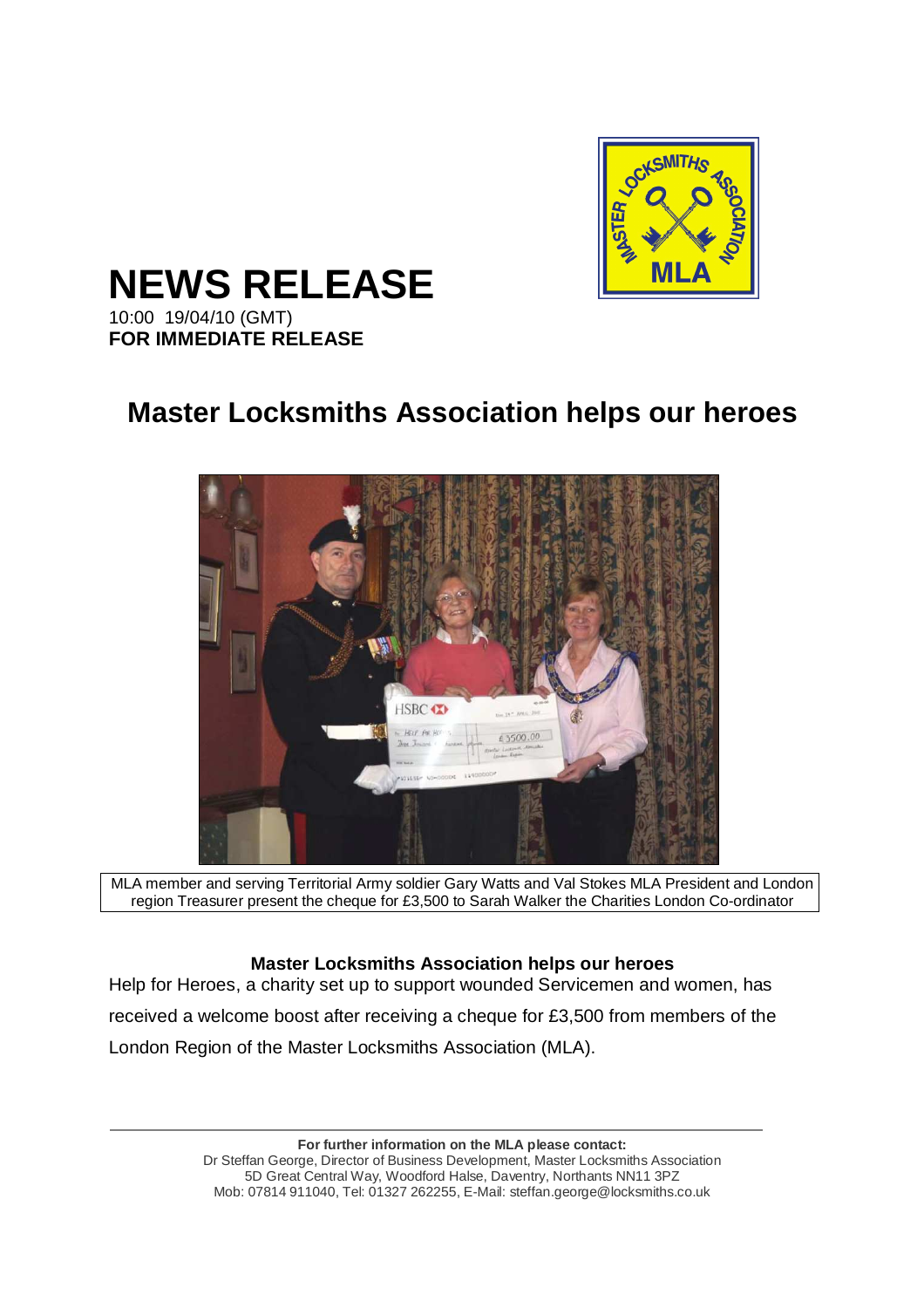As the group's nominated charity for 2009 and 2010, the MLA's London region raised the money for Help for Heroes by hosting a Christmas fundraising evening and a series of money raising raffles during their monthly meetings.

Val Stokes MLA President and London region Treasurer said: "Every year the Londonbased MLA members choose a nominated charity to support with money raised through our monthly get-togethers. Help for Heroes is a fantastic charity and is doing some great work across the UK to improve the lives of soldiers who have been injured in action.

"In the past we have supported charities including Great Ormond Street Hospital and Little Haven Children's hospice and we are pleased to be able to support another deserving cause. I am very proud that we have raised so much money for this worthwhile charity and we are looking forward to raising even more for the organisation throughout the rest of 2010."

Help for Heroes was launched in October 2007 by Bryn and Emma Parry who were so moved by a visit to Selly Oak Hospital in Birmingham they set up the charity to help those badly wounded in action. Since its launch the charity has raised over £1million a month with the £45million raised to date spent on facilities and services to improve the lives of those in the Army, Royal Navy and Royal Air Force.

The most recent London Region meeting saw MLA member and serving Territorial Army soldier Gary Watts and Val Stokes present the cheque to Sarah Walker the Charities London Co-ordinator.

Bryn Parry Help for Heroes co-founder added: "When Emma and I decided to do our bit to help wounded servicemen in 2007 we had no idea so many people across the UK would decide to join us and together, create the Help for Heroes phenomenon. We have already spent millions and we have a shopping list of future projects that will ensure they get the very best. We may not be able to prevent them from being hurt but we can certainly do our bit to help them get better.